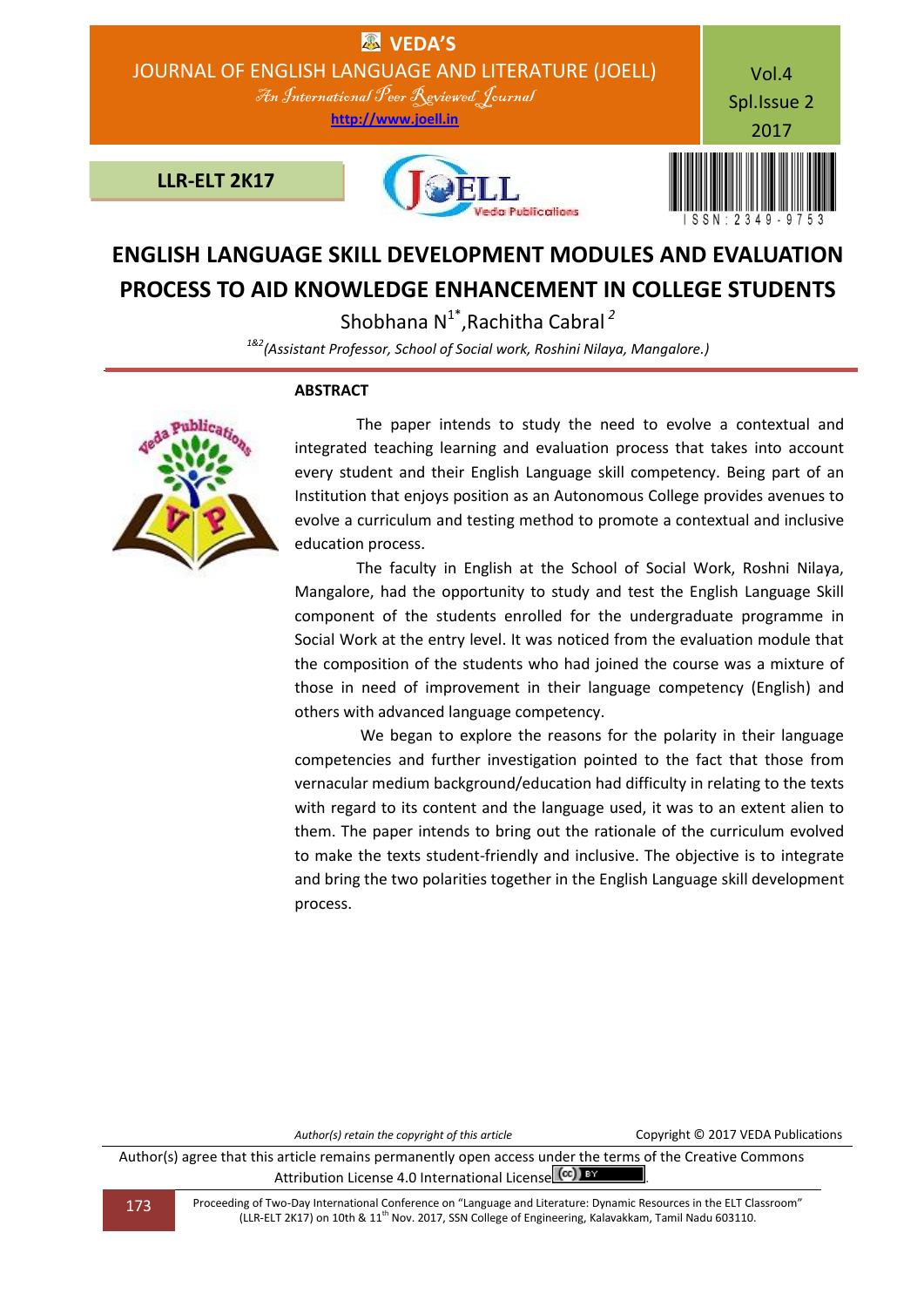An inclusive classroom is one with students from diverse backgrounds, and more importantly diverse learning needs. The curriculum and pedagogy have to be flexible and differential so as to cater to the needs of the class. The other aspect that is crucial to sustaining the quality and enabling appropriate changes to be made is the assessment process. Assessment is traditionally seen as a means to gauge the learning level of the student/individual and place him or her in accordance with standards.

Inclusive education is a system that is not given much attention to. It is considered a time consuming and resource intensive programme. Teachers often find children with disabilities be it in terms of Physical, Mental or at the skill level, a big challenge in their classroom and one which they are not ready to deal with. It involves too much work to have a diverse set of children in one class. However, it is important to understand that it is not the student that is disabled in an educational institution but the "curricula" **(**Universal Design for Learning- UDL guidelines). The curriculum designed seldom is flexible and able to adapt to varied needs and tweaks. The student, with the right support and scaffolding, can achieve great heights in different areas. The UNESCO report of 1994 in the Salamanca Statement states that Inclusive education is the most effective means of tackling issues of "discrimination", creating "welcoming communities" and in building a society where everyone is included and accepted- one of equity and humanity.

The Department of English, School of Social Work, Roshni Niaya, Mangalore, in its second syllabus revision felt the need to take stock of what we as educators have been doing thus far and what we can do in the present as teachers of English Language in an institution which enjoys autonomous status. We were empowered with the freedom to evolve our own curricula and assessment pattern and we wanted to do justice to it. We set out on a threefold action plan in our designing of curricula for teaching English as a second language. The first step was to conduct a minor survey of students in the pre-university level as they would be the ones who would join an undergraduate programme next. We intended to assess their skill level with regard to English Language and the significance it held for them. The study would

dwell on the way they perceived themselves, their future life, career options, and what place English Language skill had for them now and in the future.

We found interesting responses. They responded positively when asked about their selfworth, self-image; however when they were asked in particular about the place and relevance of English as a language in their future (career) they expressed self doubt and the need to better themselves. The conclusion we drew from this study was that their skills and competencies received through their vernacular medium (Kannada or Malayalam) did provide them with the necessary sense of self worth and self-image. The need for competency in the English Language was in the distant future and as such not a threat or of much concern presently. When prodded for a response they felt it needed attention and the consequence of the lack of English language skill was a matter of concern to them. The reason according to them was that speaking English would make them feel good about themselves. They also expressed that people who knew to speak and write in English had better scope in their future careers and job prospects. Christopher Winch in 'Economic Aims of Education' points out that "the economic aims of education are as legitimate as any other, particularly Liberal aims"; we can't but agree with him. He strengthens his statement by declaring that stress on economic aims of education does in no way belittle the intrinsic aim of education. Winch also feels that the economic aim of education will ensure a better life for the individual and society.

Keeping not just Winch's point which was one of the pointers in the research but also the fact that students admitted to the course had certain special needs we were now ready to look at the second step to be taken. This was for the students enrolling in the undergraduate programme after the completion of their pre-university studies. We evolved a text independently, to suit the needs of the students. The text and the exercises were so designed as to facilitate both learners with advanced language skill and learners in need of language skill development (English). The curricula took into consideration their field of specialisation, namely Bachelor in Social Work and Bachelor in Arts. The selection of the contents for their texts and the class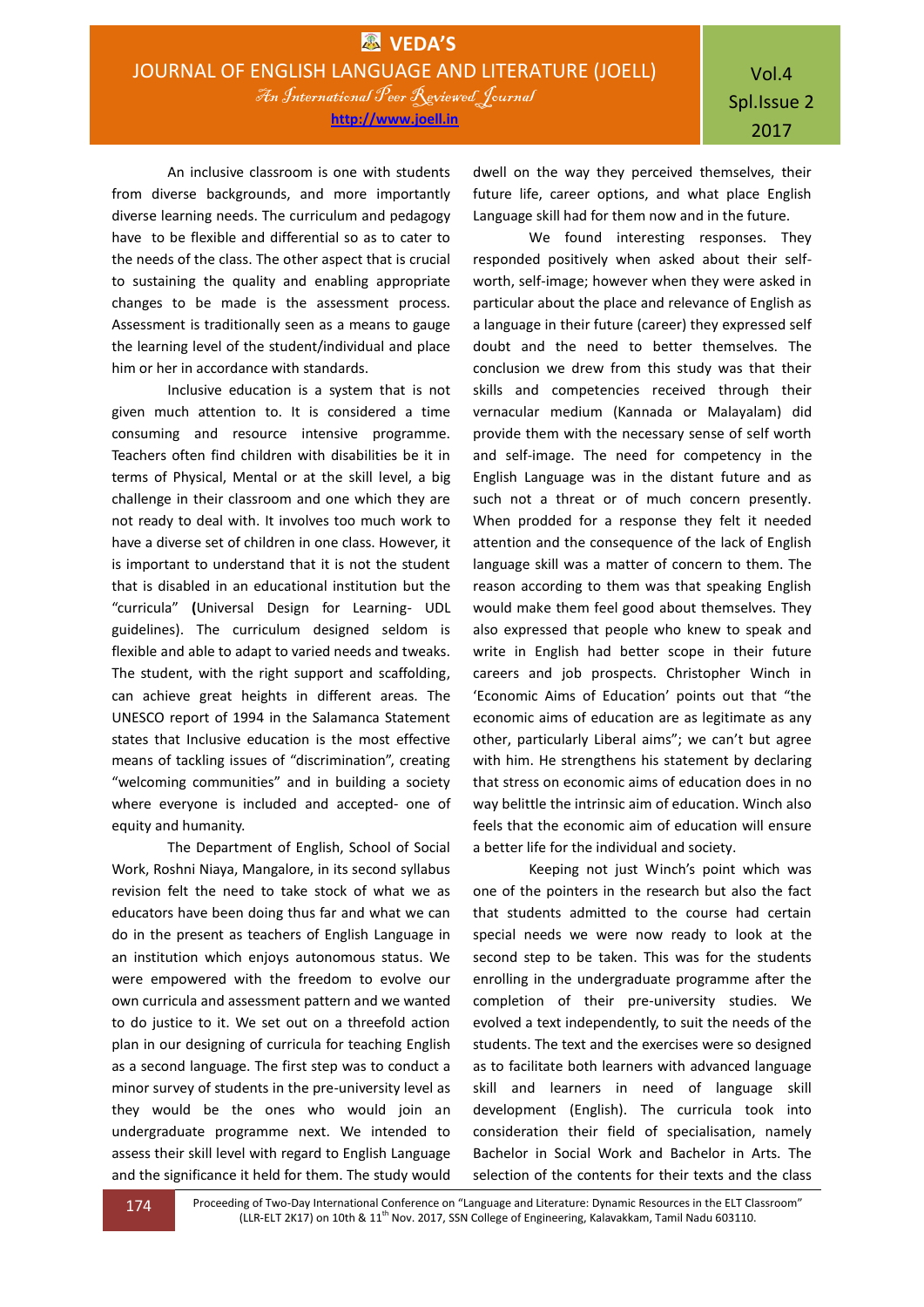work exercises were designed keeping their subject orientation in mind and also to facilitate intrinsic growth.

The third step was to evolve a teachinglearning and evaluation process. The typical teachinglearning session involved independent learning with the teacher as facilitator, and peer group learning. Peer group learning promoted group dynamics where there was space for empathy, motivation, social processes of an interdependent learning environment and leadership role play. This process created an atmosphere conducive for teaching/ learning as also in aiding continuous assessment and evaluation.

The exercise at the end of each lesson was structured to lead the learner within and beyond the context of the lesson at hand. It not only dealt with the language component but also called for critical and creative thinking with regard to the central issue of the text. The internal assessment at the end of the learning process was not only written but involved group discussion, creative representations through collage, skit, speeches and other re-creation of the text as learning outcome. Students were motivated to express themselves with regard to the content in the text material in the language they had competency in (Kannada /Malayalam) as well; this was to promote creative and critical thinking and enhance their self image and self confidence. This enabled both the section of learners to work within their learning environment, their individual skill sets and talents. During interactive sessions, they would exchange their experience and resource with others in the class thus creating a knowledge transference which was inclusive. This created space for multifaceted ways of assimilating knowledge and a learning environment favorable for students as recommended in UDL (Universal Design for Learning).

The final assessment in the semester examination was done by dividing them into 'Division I' (advanced skill sets) and 'Division II' to enable the better skilled and those in need of skill development to face a level of assessment in line with their competencies. This group included individuals with 'Learning Difficulty'. This segregation in the examination system into two divisions was practiced for the first two semesters only to facilitate improvement in skill level for those disadvantaged

and to integrate the class to a semblance of uniformity with reference to their English Language skill levels in subsequent semesters. The aim was to promote learning and advancement with both sets of learners and not compromise the advancement of one set of learners for the others.

The division of the class into two sections was arrived through a test at the entry level. The students were given the objective of the English language teaching/ learning programme and the two section of evaluation method we would be providing. The students who were assigned to Division II on the basis of their test results were given the choice to be evaluated under Division I if they so wished. This division was applicable only at the time of final examination and was not applied at other times. This ensured a classroom environment where the students did not feel discriminated or less privileged and made sure each student was able to face the exam from his/her level.

The evaluation was done in two ways. The internal assessment module was worked within the classroom. It was a more flexible, personalised space specifically designed to promote learning by all at an individual level and a formal examination module which was customised for each division which ensured fair assessment. The Rationale behind the second revision of English Language Teaching curricula and the next that followed have been based on the following principles of Teaching learning and evaluation process discussed below.

At the outset I wish to state that some of the authors, their theories, concepts and practices cited below are often with reference to primary and secondary education and not so much tertiary education; but, I see these concepts and theories as universal to the education process. The material accessed herein deals with the issues this paper is concerned about and is interested in realising as teacher facilitator.

Padma Sarangapani while making a point on the need for quality in education in the Indian scenario at a workshop on 'Studying Quality in Education' held at TISS Mumbai(2010) says, "Quality in education' has to do with making an assessment of the worthwhileness of a programme/system of education". The Assessment must be based on and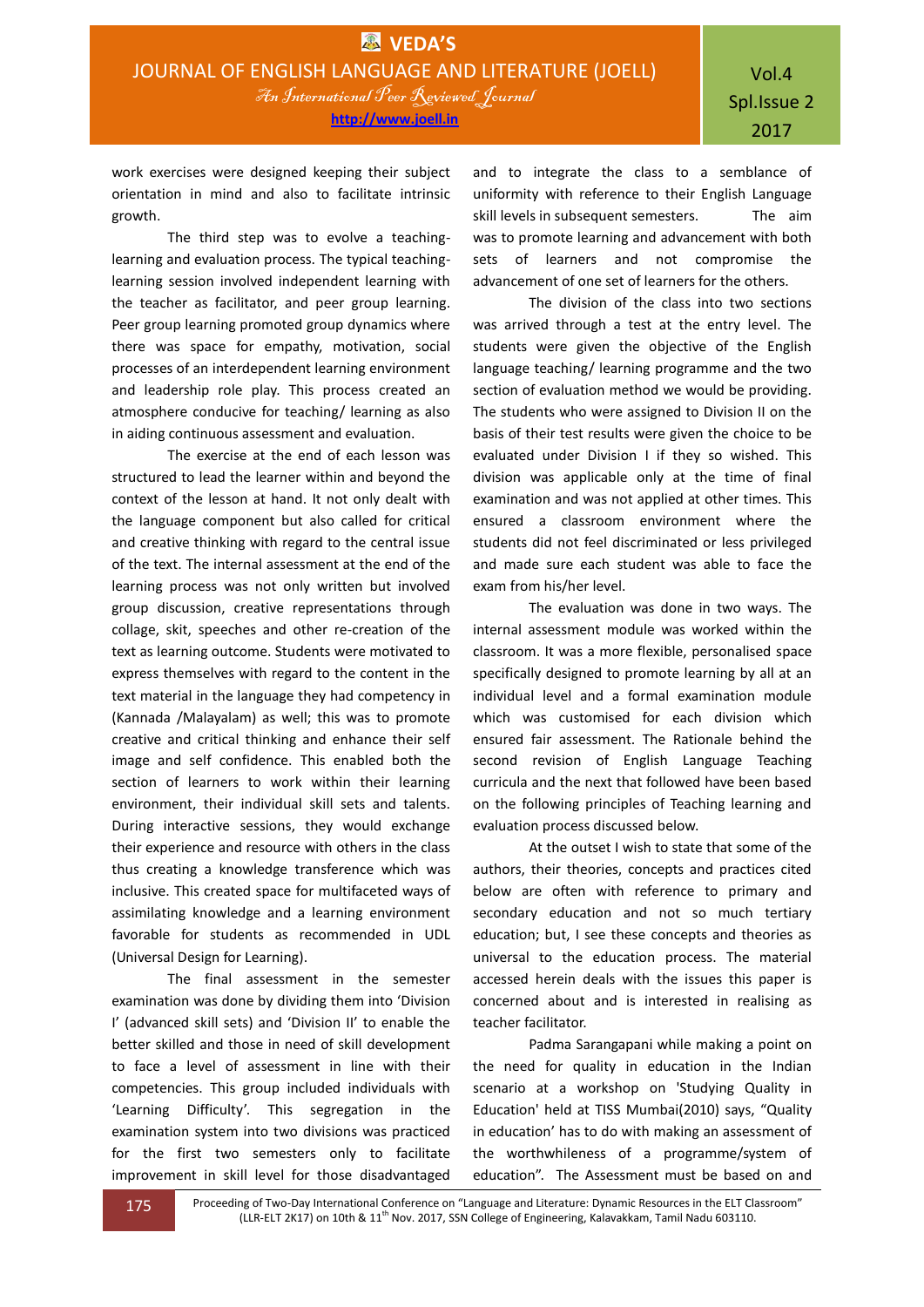create an opportunity for teaching and learning to take place in an inclusive setting. Traditional forms of assessment primarily were used for determining the placement of a student, assigning marks and using that to detain or promote them to the next grade. It focused on how much a pupil knew and did not, and is rarely used as information to guide further action. Today that shift is being acknowledged; assessment is viewed not just as information regarding the learning of the student but also as contributing to decision making across different areas in the teaching/learning programme.

For the education programme to be a success the intention of each aspect of it needs to be clear; there should be clarity right from the philosophy the programme intends to follow the curriculum, pedagogy and assessment. These components are not distinct entities but are each interrelated and work only if seen as such. The goal of education goes beyond knowledge transference. Hence when we speak of curriculum pedagogy and assessment there is the dynamics of several factors operating. This is the point Naik makes in *Equality, Quality and Quantity: The Elusive Triangle in Indian Education*, "Education cannot be transformed in a vacuum. It is a sub-system of society and a largely dependent subsystem at that. Consequently one must make a simultaneous effort to change society and the educational system in a complementary fashion to get the best results". In today's era of 'mass education' there are many factors, individual, social, political and that of economics operating simultaneously.

The success of a programme lies in its coherence. All aspects of the education process need to follow the same stream of thought and each must contribute towards strengthening the other, only then the purpose will be met. A programme should aim to be inclusive and inculcate education that is participatory and experiential. It should be one where the students engage with the concepts, learn and construct it according to their strengths and are included and appreciated for their unique needs and abilities. For this to be achieved there must be a clear link between curriculum goals, pedagogy, teaching and learning materials, and assessment schedules

and approaches. Assessment of pupils is a "pedagogic process" and not one distinct step in the process.

Assessment should contribute to all aspects of evaluation and the programme as a whole has to be taken into consideration. The assessment will bring within its purview, teaching learning experience inside the classroom, curriculum material, pedagogy, up to the students learning process and knowledge transference. It should also have an overall influence enabling "informed educational decisions" at every stage (Watkins. A, 2007). The information gathered through the assessment process should be used to decide the next step in the pupils' learning programme. The significance of the assessment should be such that it should even influence the administration of the institution, selection and monitoring of standards and resources. Differentiated assessment that caters to individual learning strengths and needs, also direct the teacher towards pupil placement and support allocation, which are key to an inclusive setup as there will be some students who may need shadow teachers or special support at certain instances or situations.

In the Netherlands, Iceland and Switzerland innovative practices are being developed for assessment in inclusive classrooms. In Netherlands,assessment is not used for labeling or categorising, but for needs assessment. The assessment done throughout the learning period is used to direct the teachers' further steps to better the learning process, and also better cater to the areas the student requires help in. In Switzerland assessment is interdisciplinary in most inclusive classrooms whenever possible. Thematic learning and interdisciplinary assessment help both the teachers and the students. Teachers also work together so as to create a comprehensive system of assessment that includes all the learning goals or objectives they wish to achieve as well as collaborate and design a interdisciplinary assessment which will benefit all of them in their teaching and learning process. In Iceland and Switzerland the pupils are involved in the assessment process. In the former, in particular the students are directly involved and often responsible for parts of their assessment and even set their own learning goals. Here the teachers are facilitators and the learning process student centric, where the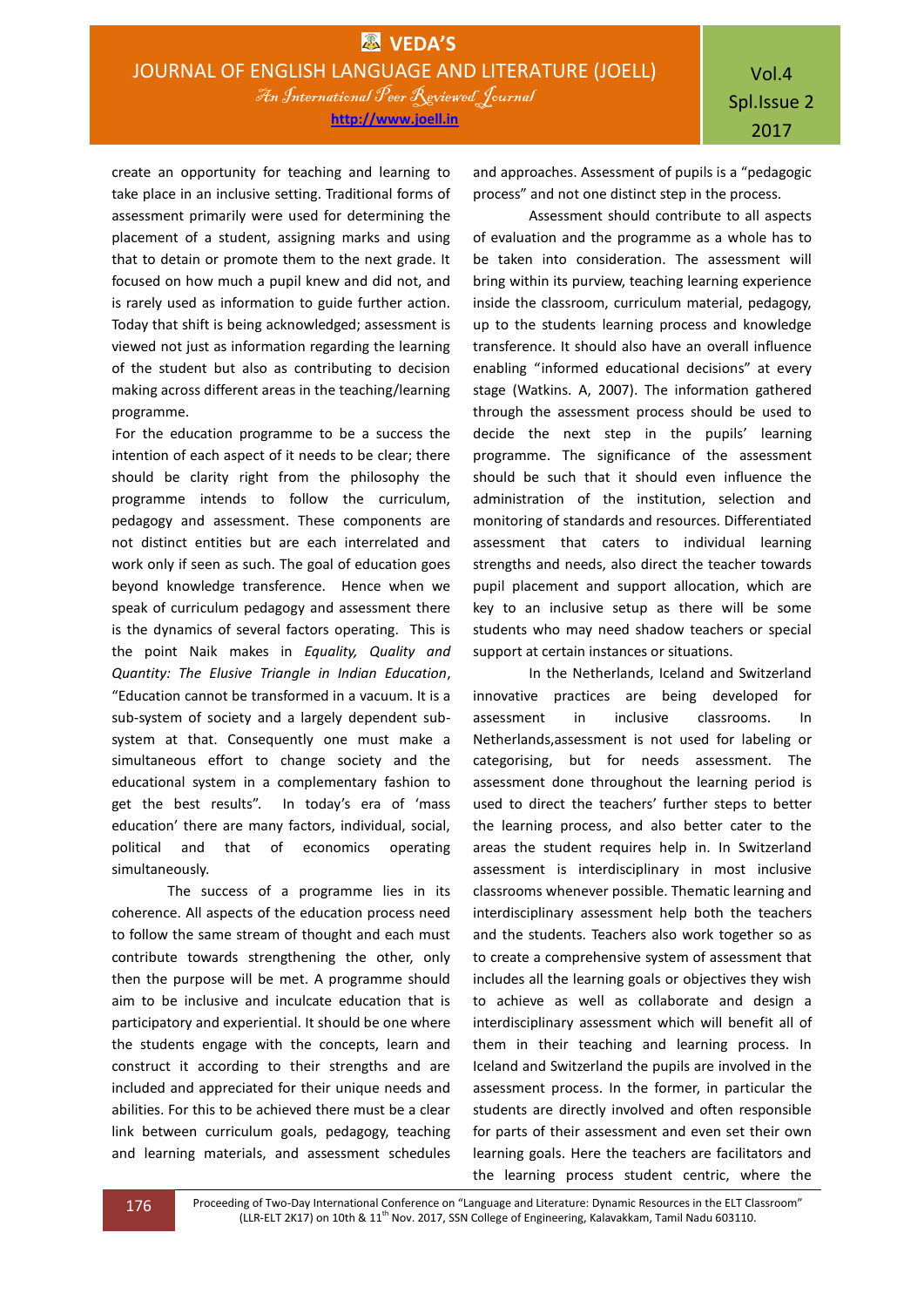autonomy of the student and their individual learning methods and needs and abilities are respected and the curriculum designed keeping it in mind.

Another method of designing innovative assessment patterns are by utilising theories of learning that allow for flexibility and stress upon the learner being the constructor and the deciding factor for the learning process. Both Vygotsky's sociocultural approach and Howard Gardner's Multiple Intelligence theory both support the above claim. While these are very beneficial in influencing curriculum designs of inclusive setups, they can be used effectively to design the assessment section of the same as well. The socio-cultural approach talks of a lot of learning taking place through experience and through social interaction, thus group work, engaging with communities for data and other such experiential and social activities are designed for learning to take place. The happenings and data brought can be used as assessment as well. The multiple intelligence theory talks of how individual have different leanings and strengths and that each of us tend to learn in a particular manner best. Gardener talked of how some individuals learn better kinesthetically, some musically, verbally, linguistically, mathematically and so on.

Assessing learners should be done in accordance with the way they best make sense of the world or learn about it. Gardner said his theory enabled learning for all and assessment for learning should assess Multiple Intelligence. While a lot of them can converge, each of us does have our own inklings towards one or more of these intelligence Gardener mentions. Other approaches that can be used are the multicultural approach that caters to diverse cultural aspects. Thematic instructions, Cooperative learning modules, and community based approach or contextual learning are other such models that allow interesting ways of designing assessment. Cooperative learning modules can be clubbed with thematic instructions and children can be made to work in groups where each of their strengths are required to complete tasks, or add value to the final product or process. Contextual learning or that which is familiar to children are keys especially those with behavioral disorders. Some of them do not like new facts or unknown spaces hence

when concepts are introduced or accessed in context to their backgrounds the student is more at ease, and their learning and performance is better. Traditional measures of performance as Perone (1994) says "portray artificial and decontextualised views". Standardised norms too fail in bringing out the varied capabilities of an inclusive classroom, and as results show "unidimensional and deficit based profiles (Solner.A, & Thousand.J, 1996)".

Including the pupil in the assessment process is also very impactful for learning. Here children are shown their portfolios, graphs and all of this can be discussed with them allowing them to negate points of the teachers if they deem necessary. Include them in negotiating criteria and in the planning process of the assessment too. This gives them a certain confidence and encourages them to do well as they had a role to play in deciding how it is done, and will be motivated to work towards doing well. For motivation levels to be kept up assessment needs to be done periodically and feedback regularly shared. As learners they often would like to know how they are doing and this motivates them to engage and perform. The discussions should focus on process and the means not the end result, for analysing the process provides more insight than just the end. Self evaluation is also said to help intrinsic abilities such as emotional regulation and motivation. While these are methods that should be ideally done in all educational setups for assessment, it is a must in inclusive setting as the children are more diverse and standardised assessments are of no use.

The three main principles of Universal Design for Learning (UDL) are:

1) Provide multiple means of representation, thereby meaning that individual self expression must be encouraged and no pre-defined structure for representation should be assigned.

2) Provide multiple means of action and expression-This principle talks of how individuals differ in ways they learn and navigate through it, some may read print and understand, others may require visuals or to practically do it and so on.

3) Provide multiple means of engagement- each individual engages and is motivated to learn in varied ways. Some are excited by facts and the newness of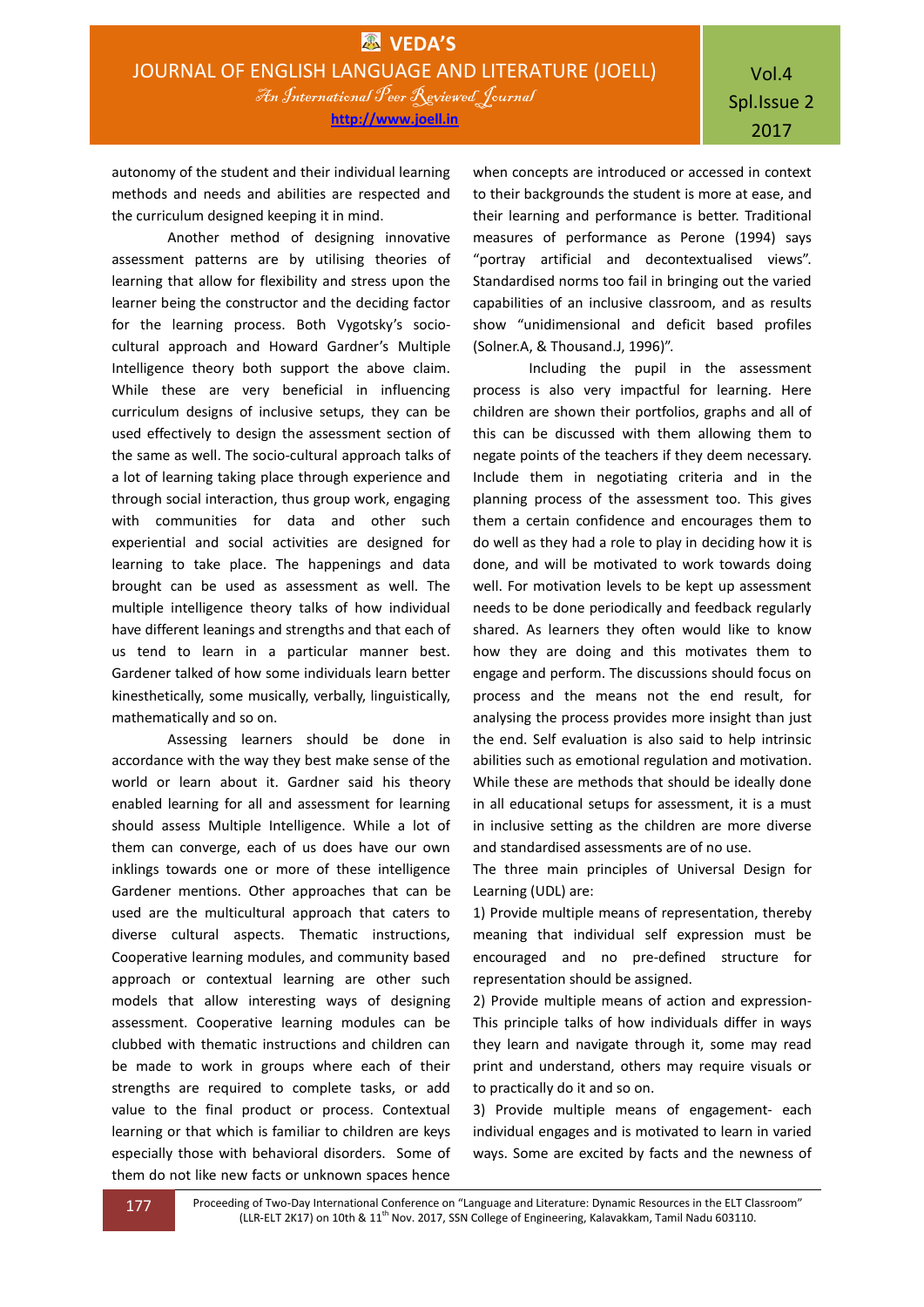concepts, while others prefer familiar concepts and associations and routine.

The UDL model assures that if while assessing these areas are kept in mind, and by doing just these three, the assessment automatically would cater to a varied audience. In UDL the goal is for the learners to become experts in their own right, following paths they design and using their interests and capabilities in the best possible way. The moment these differentiated needs are accommodated, barriers to learning will be reduced and removed. Portfolios that are interactive, checklists, observation sheets, anecdotal records and other such forms of documentation too are possible ways of assessment but can only serve as one of many ways and cannot be the only. However even while implementing these methods they have to be tweaked to suit the needs of the class.

The need of the hour today is to make sure education caters, reaches and brings everyone into its fold. There are many who are pushed out of the education process at different levels because, they either do not fit in due to their positioning in terms of the geography, societal, cultural, religious, ethnic or other special needs.

Firstly, education or the system should be made available to all. Thereafter, we don't need resources, funds, technology or gadgets to make the classroom experience inclusive; all we need is the teacher as facilitator, peers in society, a class of students which is willing to make minor changes, a curricula design that is learner friendly and an assessment process that appreciates plurality and difference. The students with special needs will then be willing to go an extra mile; then teaching and learning will be a fruitful experience overall.

Higher education is an area which has to be paid attention to, especially in the present scenario where every third Indian is a youth; by 2020 we will be the 'youngest nation' in the world. National Education Policy (NEP) was framed in 1986 and modified in 1992; presently the HRD ministry is intent on bringing about NEP which will take into account the changes occurring in all spheres. Under the leadership of ex-ISRO Chief K Kasthurirangan much work is envisaged in the area of quality, innovation, research and technology. We as teacher facilitators are in the

epicenter of this change and are a part of this process. We are in an enviable position where we will be heard and thus to act in the right direction should be our motto. To be that agent of change and dynamics of advancement so that the fruits reach every individual that enters the portals of an institution and those thus far got excluded and not catered to will benefit. This is possible if education is made contextual, sensitive and universal in its objectives and approach. The HRD ministry proclaims to make India a "knowledge superpower" and this means the political mindset is in our favour; all it needs is a concerted effort where our time and our students' are made accountable towards the betterment of the individual and the world of which they are a part of. If conceived well and functioned effectively it is us who through 'Inclusive Education' can bring about a sensitive, sensitized, skilled, empowered youth force for a better world.

The paper acknowledges the fact that the strength of the curricula is as good as its assessment. As much as we as a department have tried to evolve an inclusive and learner centric text we have to accept that all our ideologies, testing methods end at the classroom level. The assessment process which will benefit every student ends there as the internal assessment fetches only 30% of the total score of a student and the other 70% is through a written exam which has been there for ages and seems not to go away. The endeavour to bring forth change in the students' skill sets rests not in the final grade but in the final formation of the individual as individual. If our enterprise in human resource development should continue along a healthy course we need to evolve and shift from the traditional examination system which is written and rote oriented to a more personalised, individual, skill oriented assessment. This will be both a challenge to the teacher as well as the system. It calls for a policy level change, changing texts and its content and evolving new methods of teaching, learning and assessment. As I come to end of the paper I must confess that our attempt was not to boast of a successful enterprise but an effort to question the present and work towards changing perceptions for individual and societal benefit.